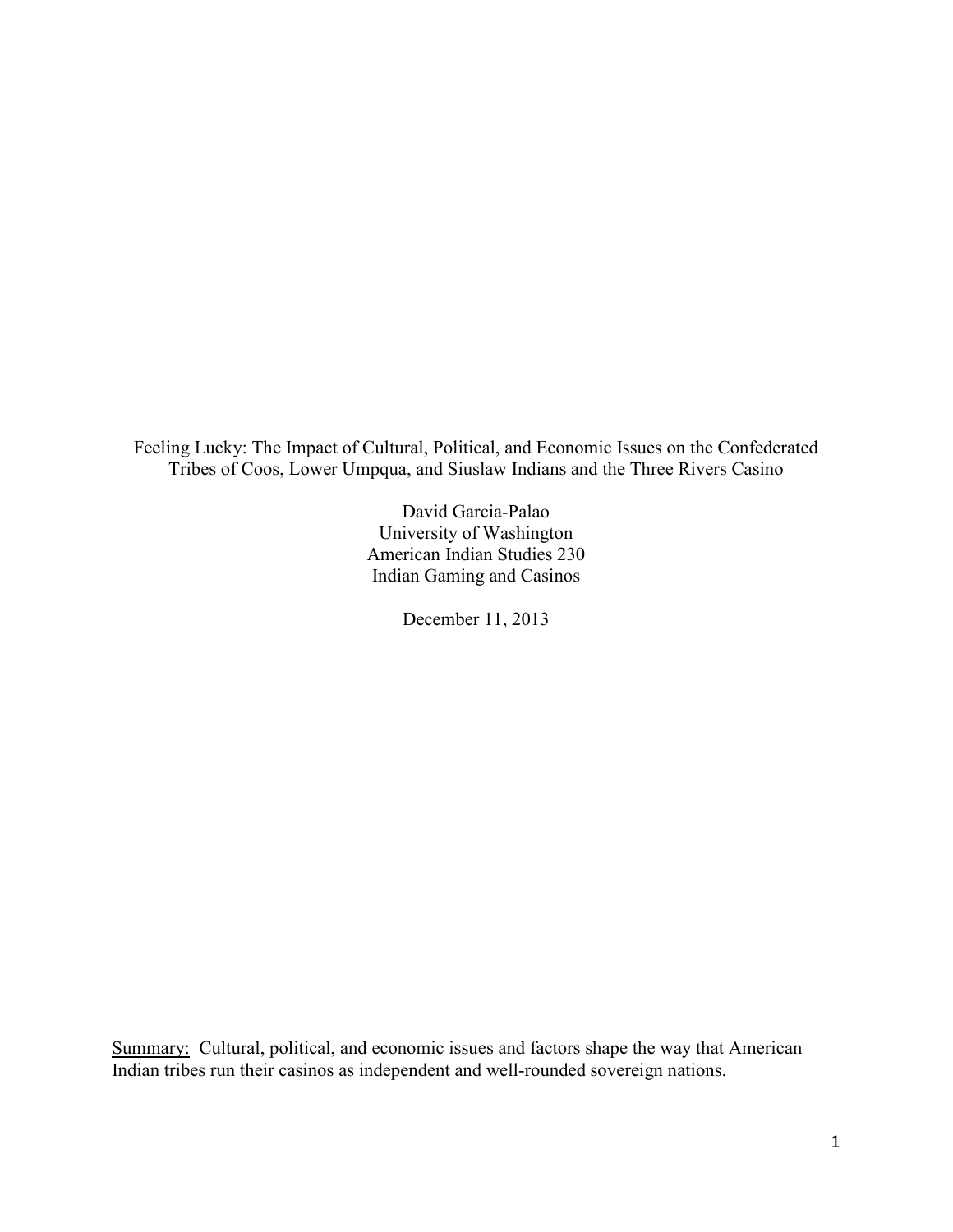# Background

The Confederated Tribes of Coos, Lower Umpqua and Siuslaw Indians own and run a very successful casino enterprise called the Three Rivers Casino and Hotel Resort, located in Florence, Oregon. It is the tribe's largest asset and business, which provides them with many jobs and resources. The Confederated tribe's ancestral homelands stretched over 1.6 million acres and were abundant with natural resources. In 1855 the federal government ignored a treaty they themselves had proposed, which gave compensation for land that was taken from the tribe. Shortly after this incident, the Indians were rounded up and marched 60 miles on the "Trail of Tears", to a federal reservation where they were imprisoned for 17 years. After many years the Yachats area was opened for pioneer settlement, and the Tribal members were released to return to their homelands that would never again be the same. Their homes were destroyed and the tribal members were forced to become wanderers, settling wherever they could. In 1954 the tribe was officially terminated and it wasn't for another 30 years until they would be federally recognized again. Since these events the tribe has rapidly grown and re-stabilized itself as a prominent part of all tribal communities and nations. (The Confederated Tribes, n.d.).

Casinos serve as a landmark of self-dependence and sovereignty for Native American Indian tribes. Sovereignty is a very important aspect of Native Indian communities that ties back to their culture of being a nation that possesses a space of power and privilege. It also entails and promotes strong willed people who believe they should have an original set of self-governing rights (Kamper, 2000, p. ix). The Three Rivers Casino pushes the Confederated Tribe of Coos, Lower Umpqua, and Siuslaw Indians to reach this level of sovereignty because it stands to prove how powerful and self-determined the tribe really is. The Confederated Tribe's mission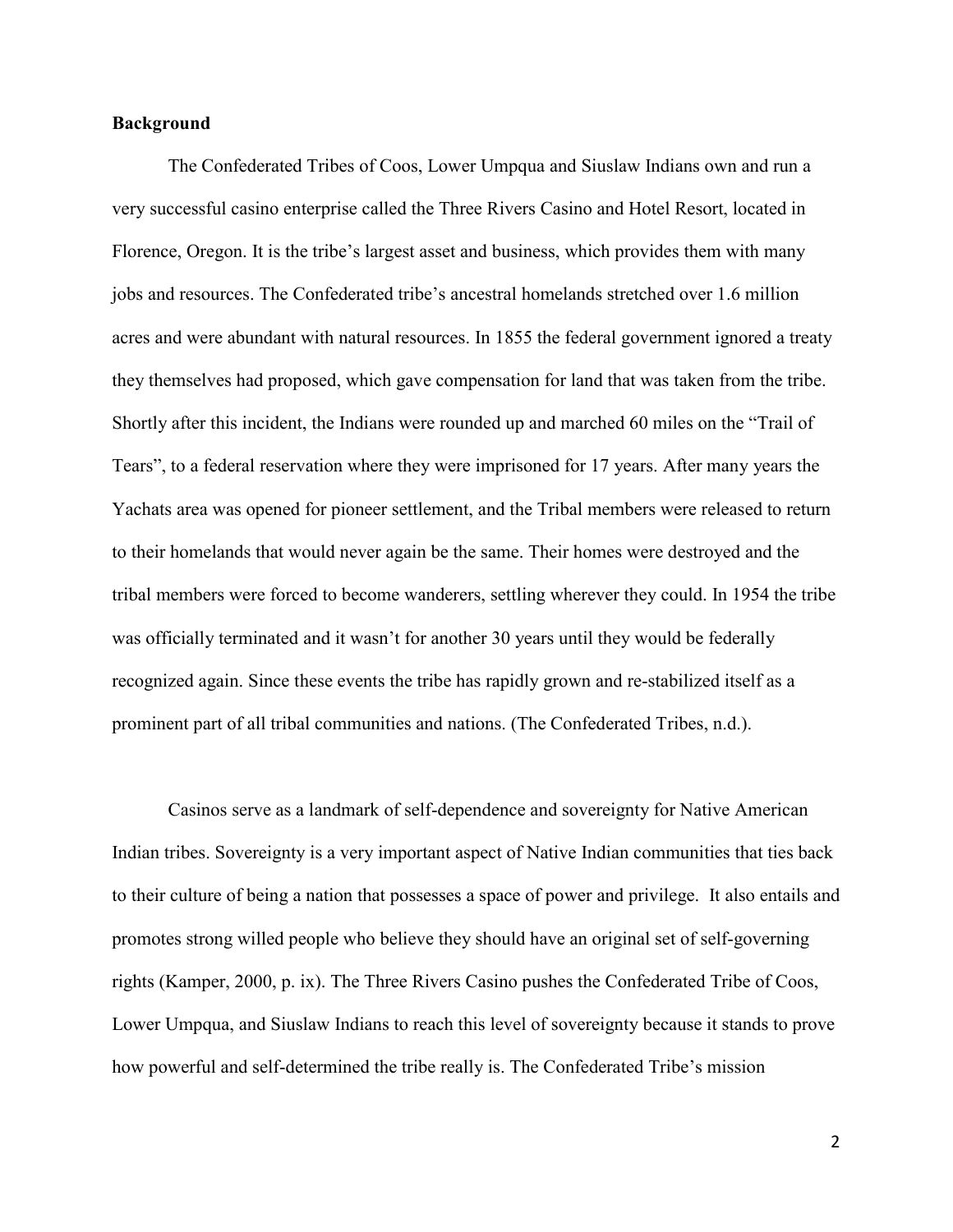statement displays the important role that sovereignty plays in their tribal culture: "As a sovereign nation, we honor and look to our ancestors thousands of years of experience on the land, as we guide the Tribes forward for the next seven generations; promoting healthy, successful families; affirming and nurturing our culture, acknowledging our responsibility to the land and the Tribal community" (The Confederate Tribes, n.d.).

Native American tribes, including the Confederated Tribes of Coos, Lower Umpqua, and Siuslaw Indians, are constantly faced with endless problems and issues that challenge the way they are able to run casinos and other enterprises. The Three Rivers Casino and Hotel is the Confederated Tribe's largest asset and enterprise (The Confederated Tribes, n.d.). It was opened in 2004 and their quick rise to success soon enabled the Confederated Tribes to expand the casino and open an adjoining hotel in 2007. Currently, the Three Rivers Casino and Hotel not only provides resources and opportunities for tribal members but continues to stand as a pillar of community support and sovereignty in the Florence region (Three Rivers Casino and Hotel, n.d.). This success story has been deemed the same for many casinos and tribes across the nation. Casinos have finally pushed many Indian tribes out of discrimination, powerlessness, and impoverishment and allowed them to expand economically both on and off the reservation as well. The Three Rivers Casino has not only generated profits that have helped boost economic development but also acted as a catalyst for many other tribal revenue streams. This case study examines the different factors that play a role in how American Indian tribes own and operate their respective casinos. As well as how these issues take part in either defining and reiterating or taking away their tribal sovereignty. Specifically, how do these cultural, political, and economic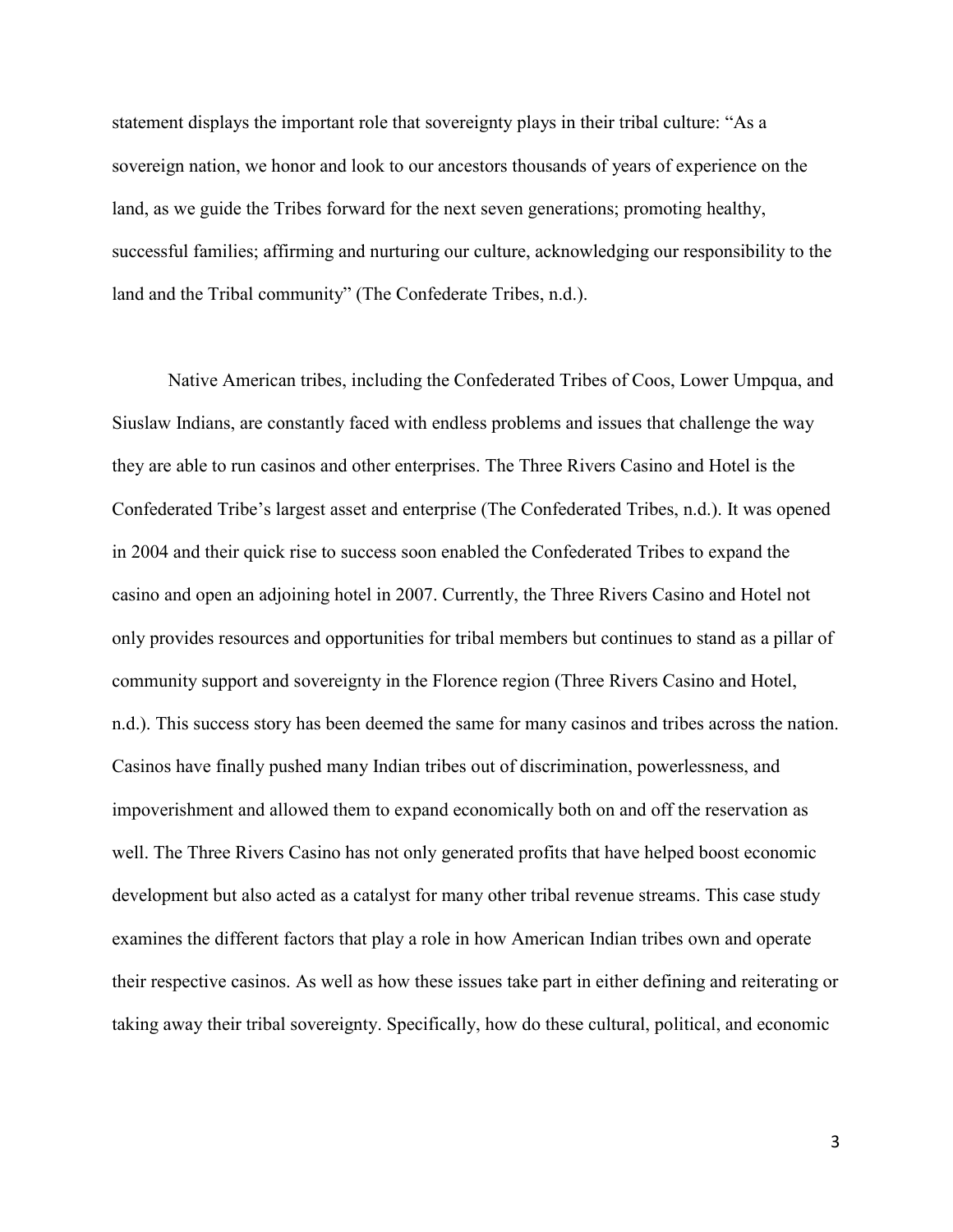aspects influence the Confederated Tribes of Coos, Lower Umpqua, and Siuslaw Indians and their largest enterprise, the Three Rivers Casino and Hotel?

# Findings

Through content analysis research I have studied how these different aspects mutually as well as individually impact the many tribes across the United States.

# Tribal Identity

While some people argue that casinos only make Indian tribes greedy and detached from their roots, there is a very important balance between them being a part of the casino industry and maintaining tribal identity and culture alive. Tribes use many different mediums to communicate their heritage and values to others while still keeping them private and sacred. They accomplish this by having different levels of tribal information and culture available to the general public, while keeping more sacred parts for tribal members only. Casinos also provide many valuable and important resources that tribes use to maintain their traditional culture and heritage. In order to maintain a balance in any system, communication is vital. Without it, everything eventually crumbles. The Confederated Tribes use a mix of different mediums in order to communicate their culture along to others. Among these mediums is a very important channel – casinos. The tribes do many intentional things in order to inform people about their culture and heritage. Such strategies include teaching casino customers and potential customers about their history as a tribe. By having an "About Us" page that goes through detailed explanations of how the tribes came to exist and how they continue to be self-sufficient, the Indians create cultural awareness (Three Rivers Casino and Hotel, n.d.). Even by simply having a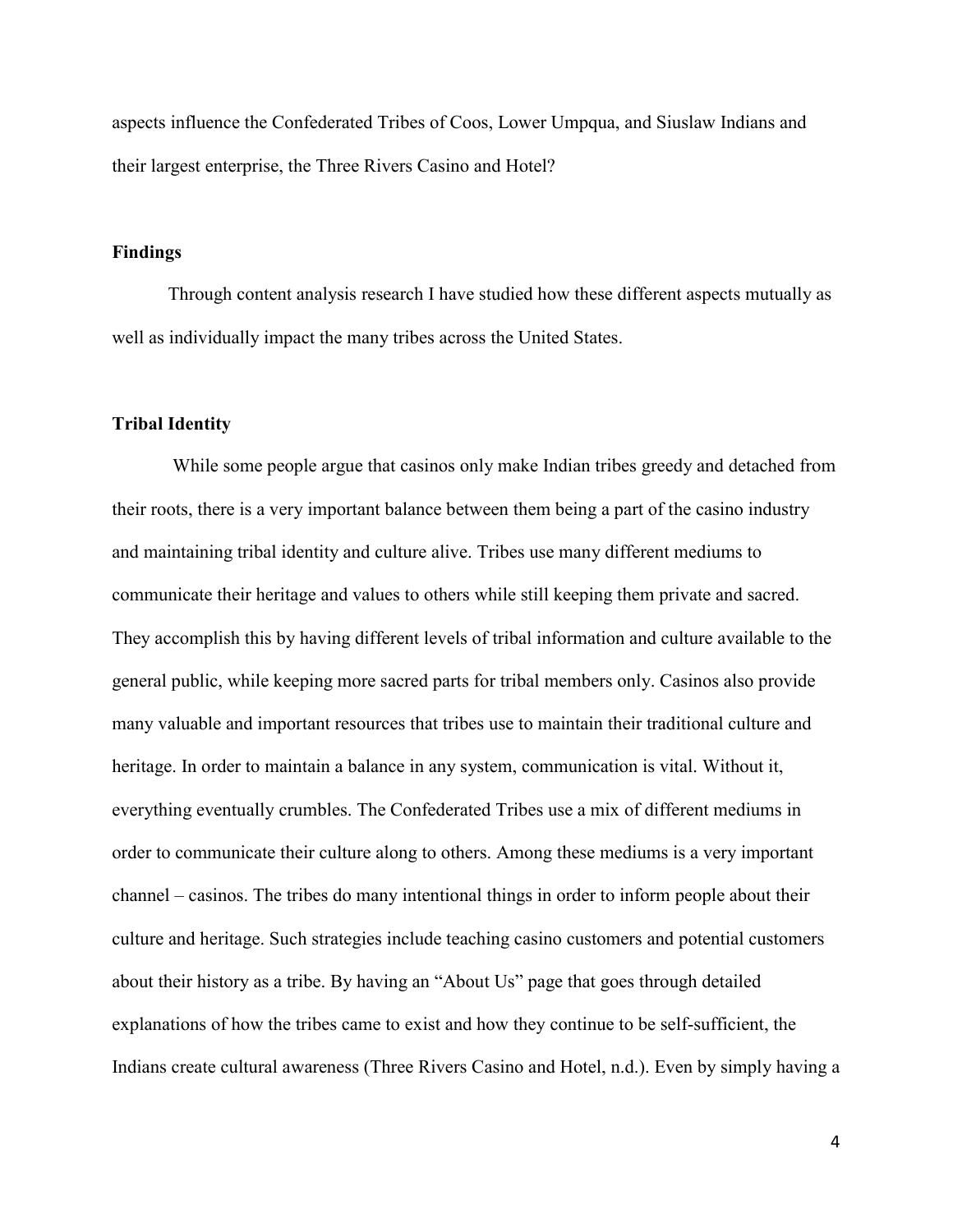message on the casino's webpage that reads "Owned and operated by the Coos, Lower Umpqua, and Siuslaw Indians" they tell their audience that they are proud to be the owners. Many different tribes who own and operate casinos choose to not mention their name on their webpage what so ever. This creates separation between the casino and the hotel and doesn't allow the audience to see cultural identity in the casino. The Confederated Tribes also have cultural and background information on their tribal website that creates cultural awareness by informing audiences about their past hardships and how they overcame them (The Confederated Tribes, n.d.).

# Limitation of Information

Although the Confederated Tribes strive to remove barriers and communicate to the general public cultural awareness, education, and cultural expression, they also keep sacred information personal (Beers, n.d.). The tribes believe heavily in building cultural awareness with surrounding people and communities but some information is too sensitive, important, sacred, and/or meaningful to display to the general public. Much of this information lies in categories like tribal news, cultural practices, traditions, education, job opportunities, tribal court, etc. (The Confederated Tribes, n.d.). In order to protect this sensitive material, the tribes tend to put sections on their webpage that only tribal members with passwords can access. Another way that this tribe sets limits and boundaries on information is by having a section on their webpage titled "Public Notices", which gives the general public access to news on the tribe. They then provide a different section for tribal members (The Confederated Tribes, n.d.). This once again allows the tribes to teach people about their culture but limit what content they can and can't see.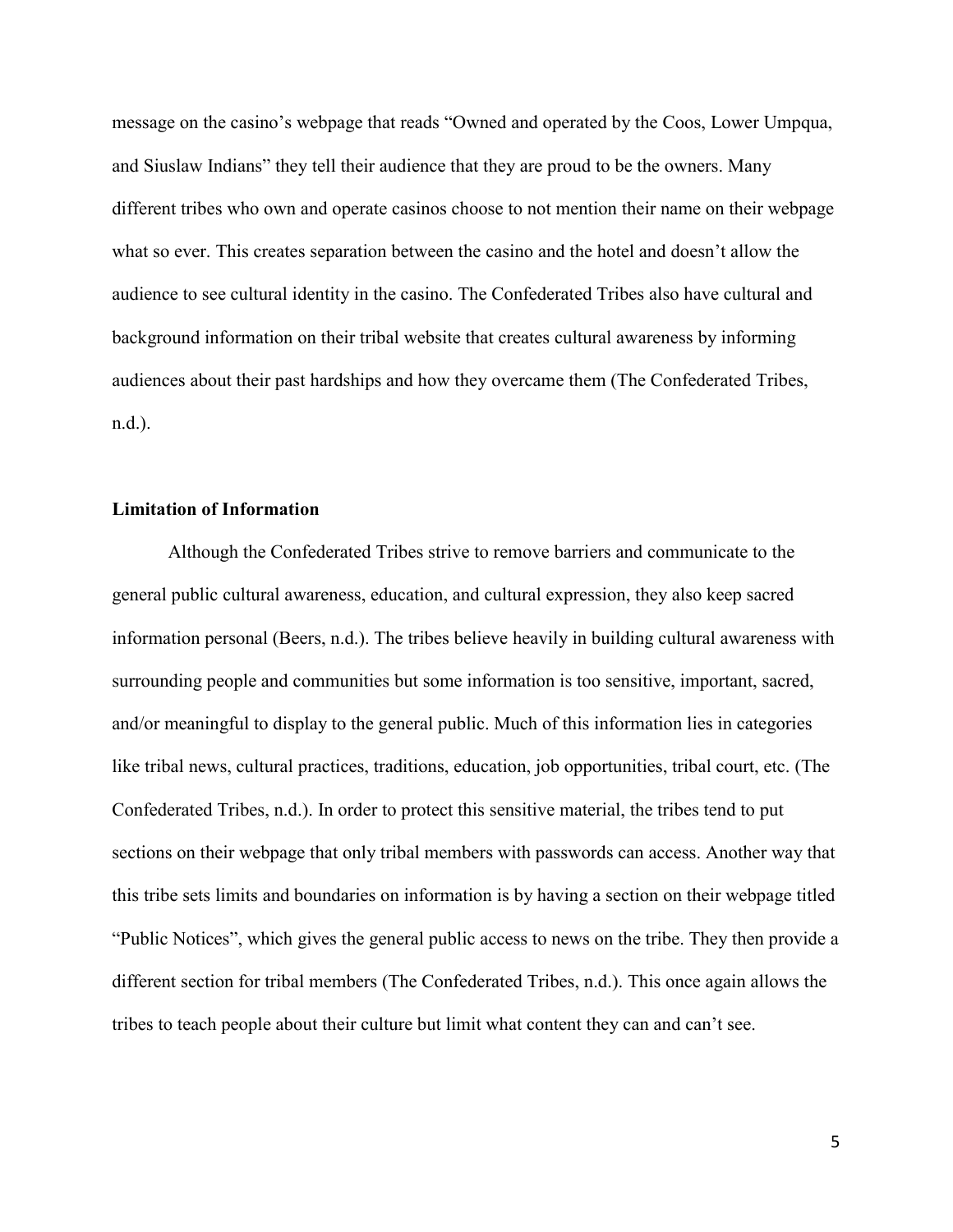# Political Issues

Apart from the cultural aspects, political policies and issues are primary contributors to the molding of how American Indian tribes handle and run their casinos. They are also very influential on the subject of tribal sovereignty. It is often very hard to pinpoint these issues due to the fact that these political areas concerning American Indian gaming affairs, tend to be seen in murky waters. Many of these policies are unclear and sometimes even contradicting of one another. In 1988 Congress passed the Indian Gaming Regulatory Act, requiring states to negotiate with Indian tribes to create compacts governing Indian Gaming. The statute also said that if a state failed to enter into such negotiations, or to negotiate in good faith, the tribes could sue the state in federal court in order to compel the states to negotiate (Cornell Law, n.d.). In 1996, the Seminole Tribe of Florida sued the state of Florida for violating the good faith negotiations requirement of the Indian Gaming Regulatory Act (IGRA). The state of Florida argued that the  $11<sup>th</sup>$  amendment protected them from being sued by another sovereign nation. While both the Indian tribes and the states were very aware of the IGRA, the final decision was in Florida's favor and allowed them to dismiss the tribe's original action (Chicago Kent College of Law, n.d.). This court case shows that state and federal intervention are grey areas that can largely impact Indian gaming, starting at a very basic level like whether or not tribes can even open casinos. Federal intervention also largely impacts taxation and auditing of tribal members and casino profits. In another murky area, the federal government and the IRS have many different legislations and policies that affect how they can tax tribes and their members, in accordance with casino revenues. Many tribes have chosen to give up certain rights under state compacts like what can be taxed and what cannot be taxed in relation with these casino profits,

6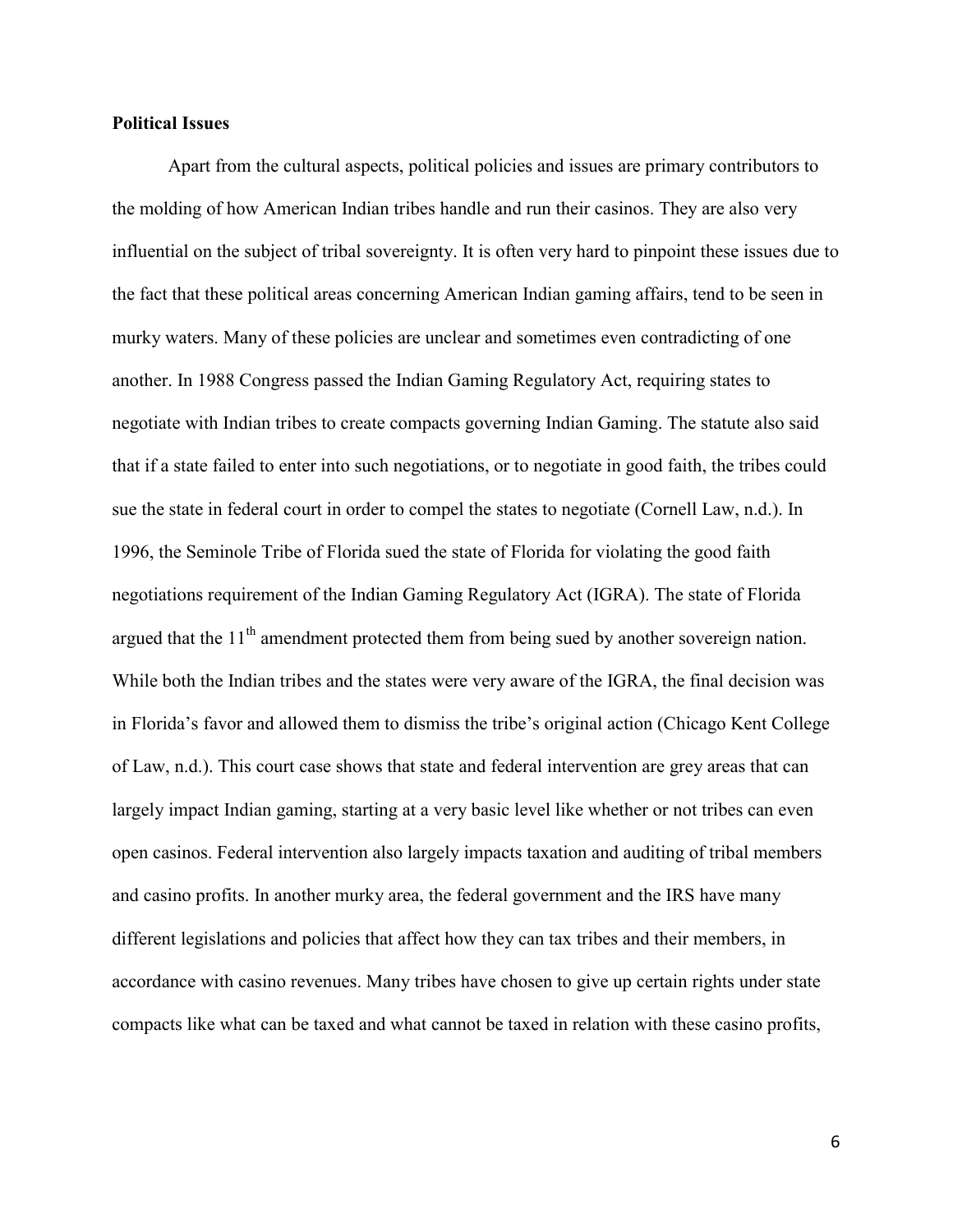for the purpose of owning a casino. Examples include the taxation of gift shops, Pow-wows, museums, etc. (US Congress, July, 18<sup>th</sup>).

#### State and Federal Government Intervention

State and Federal government intervention is a catalyst for different issues such as guidelines and mandates affiliated with gaming. Among these is a popular issue regarding use of profits from casinos and Indian gaming. Contrary to popular disbelief, tribes are required by federal law to use casino revenue to fund essential tribal services such as education, law enforcement, tribal courts, economic development, and improvements in infrastructure (Sioux Harvey, n.d.). This is very influential in the shaping of how tribes run their casinos and how they choose to distribute revenues. Mandates about gambling also are very important to the different manners and ways that the casinos are operated. With the establishment of the Indian gaming Regulatory Act (IGRA), tribes are mandated to establish a regulatory body (tribal regulators and commissions) to keep operations in compliance with local ordinances and state compacts. Tribal Ordnance #30 established the Gaming Commission regulatory agency for the Confederated Tribes of Coos, Lower Umpqua, and Siuslaw Indians on January  $12<sup>th</sup> 2003$ , which helps keep gaming at the Three Rivers Casino and Hotel regulated and in accordance with the law (Confederated Tribes, n.d.).

# Regulatory Legal Issues

Another piece of the puzzle is how regulatory legal issues such as licensing, compacts and state/tribal rights not only constantly shape how tribes own and operate casinos, but serve as the foundations of how casinos are started. In order to open a casino, tribes are forced to make a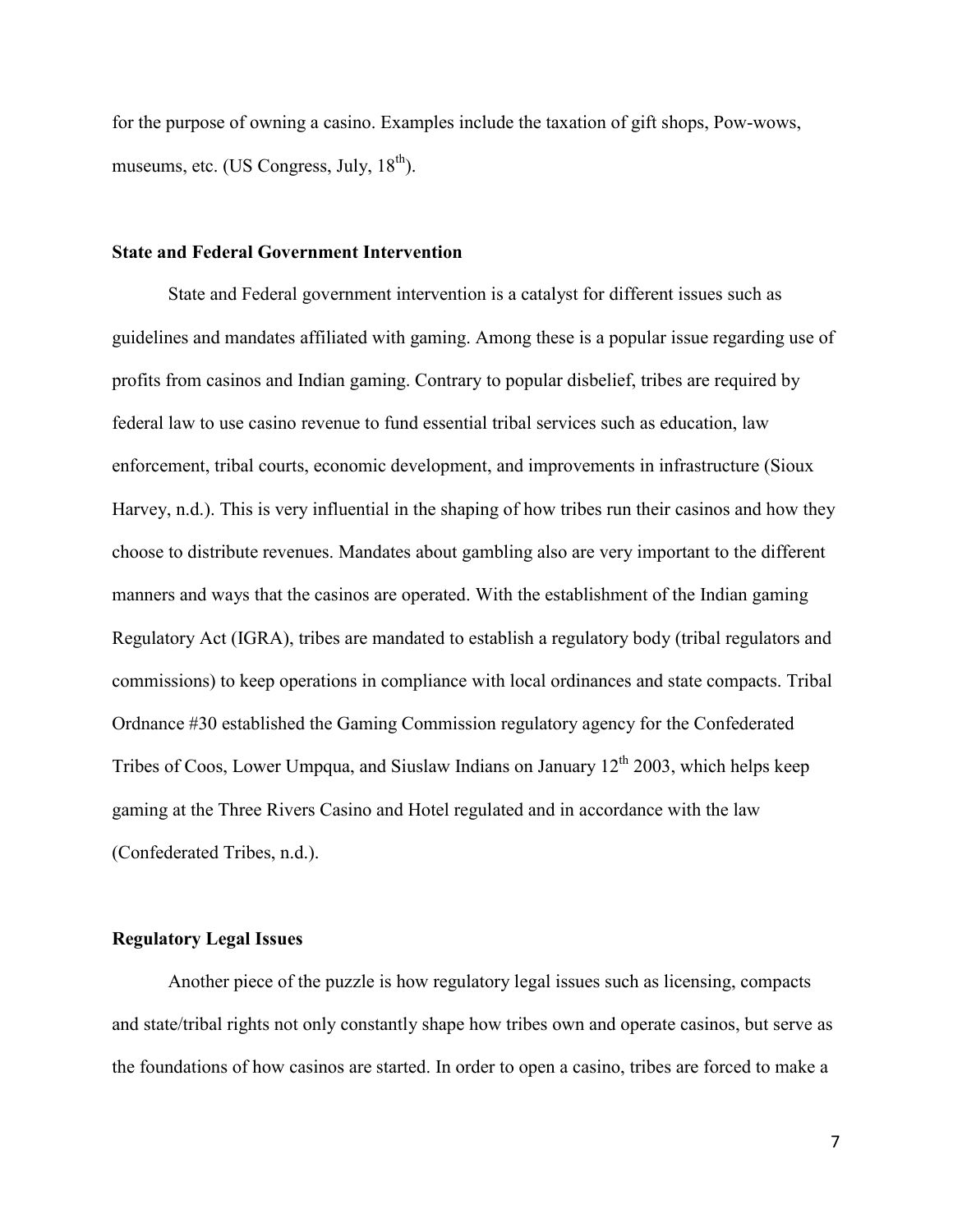"business agreement" with the state. These agreements are known as compacts, they "Resolve questions of overlapping jurisdictional responsibilities and affect the delicate power balance between states, federal, and tribal governments." (IGRA, n.d.). Once the compact has been approved and accepted by the U.S. Department of the Interior, licensing comes into play. Many different licenses have to be granted for the casino to exist and operate. While this can conflict with issues of sovereignty, tribes work in accordance with the state to avoid conflict. Licenses must be obtained by all employees, all class III gaming machines/games, etc. Another big influence in how tribes own and operate their casinos is dependent on state and tribal rights against one another. This area is also very grey, in terms that many of the rights counteract and overlap each other. An example of this is the fact that public law 280 gives tribes sovereignty and the right to be self-governing, yet many other acts hand over power to states, such as their control over regulation of class III gaming (According to the IGRA) (Sioux Harvey, n.d.).

### Casino Revenues for Improvement of Tribal Life

The use of casino revenues to improve tribal life for its members is an important factor that influences the way in which tribes develop economically. The Indian Gaming Regulatory Act was set in place in the late 1980's in order to establish the foundation of how Indian gaming would be governed. Under this act casino revenues cannot be used for any other purposes other than to fund tribal governments, provide for the general welfare of the tribe and its members, promote economic development, donate to charity, or help fund local government agencies (NIGC, n.d.). Due to this law, tribes are "forced" to put profits back into their communities to help them expand and flourish. The Confederated Tribes use their casino profits to enrich their economic development by funding various tribal and government projects such as the Ancestral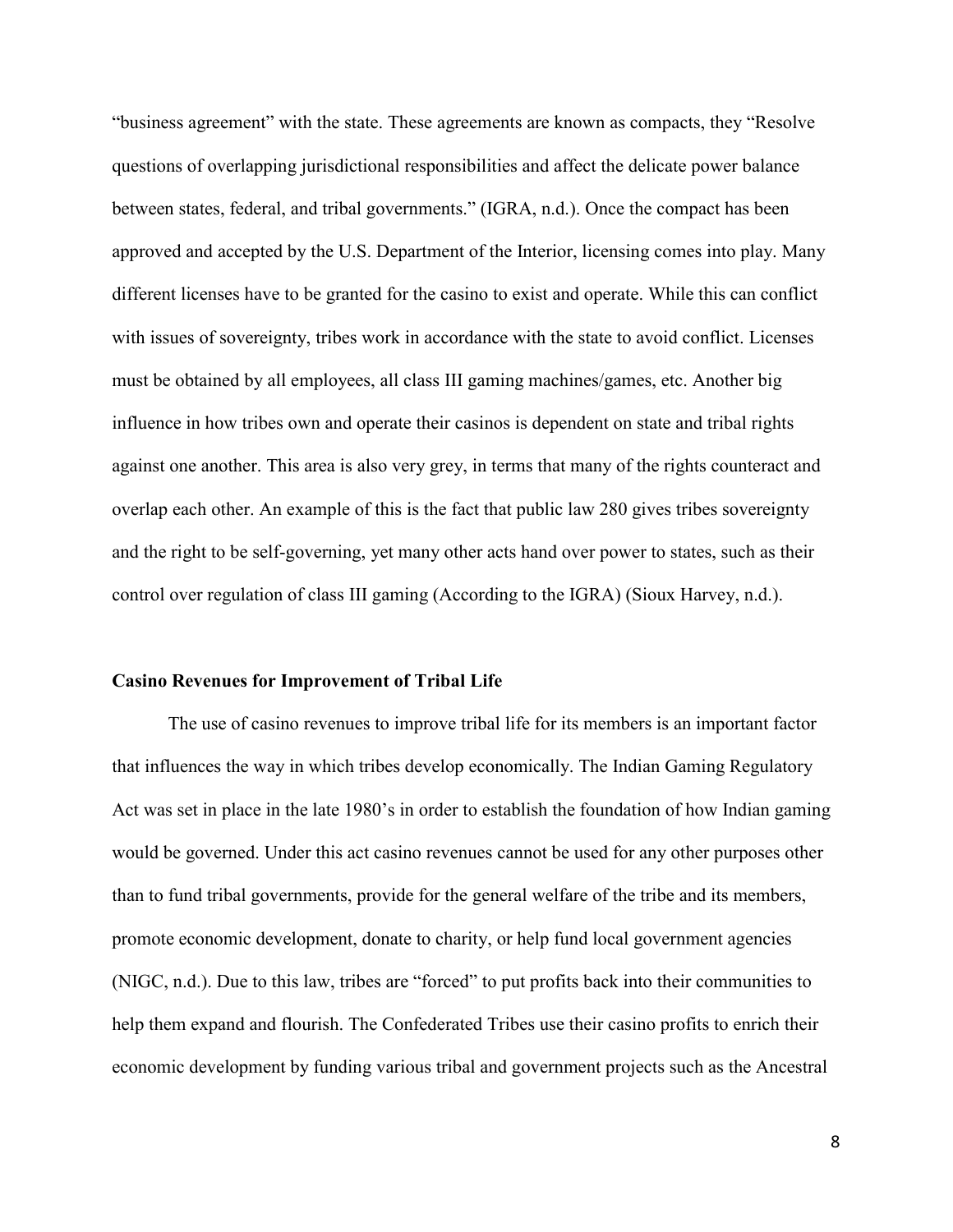Lands Restoration to expand their communities and possibly build more enterprises. They also use the money to improve and add on to their community centers, hospitals, schools, courts, etc. Revenues provide funding for housing programs to help less economically fortunate tribal members buy/rent homes (The Confederated Tribes, n.d.).

# Diversification of Assets

Another factor that ties in to economic development of Indian tribes is diversifying assets. This means expanding their streams of revenue by having other enterprises, businesses, or sources of income. This is a factor that is very economically strategic and intelligent because when casino revenues come to a flat line or even a drop, tribes have other ways of continuing to develop themselves economically. As said by Kevin Allis the chairman of a very successful Indian holding company, "You can't rely on one thing. It's never a safe bet to put all of your eggs in one basket. It's just not smart" (Wilson, 02/2013). Another reason why diversifying tribal assets promotes economic development is that as tribal investments mature and expand, more capital is brought that allows members to invest and diversify their holdings (Giegerich, 08/2012). The Confederated Tribes expanded their business ventures by opening and running a technology services business, a commercial and residential construction holding company, and a golf course apart from the Three Rivers Casino and Resort (The Confederated Tribes, n.d.). By putting their investments in different pockets, they are not only making more profit but building a safety net and a business strategy geared towards economic development.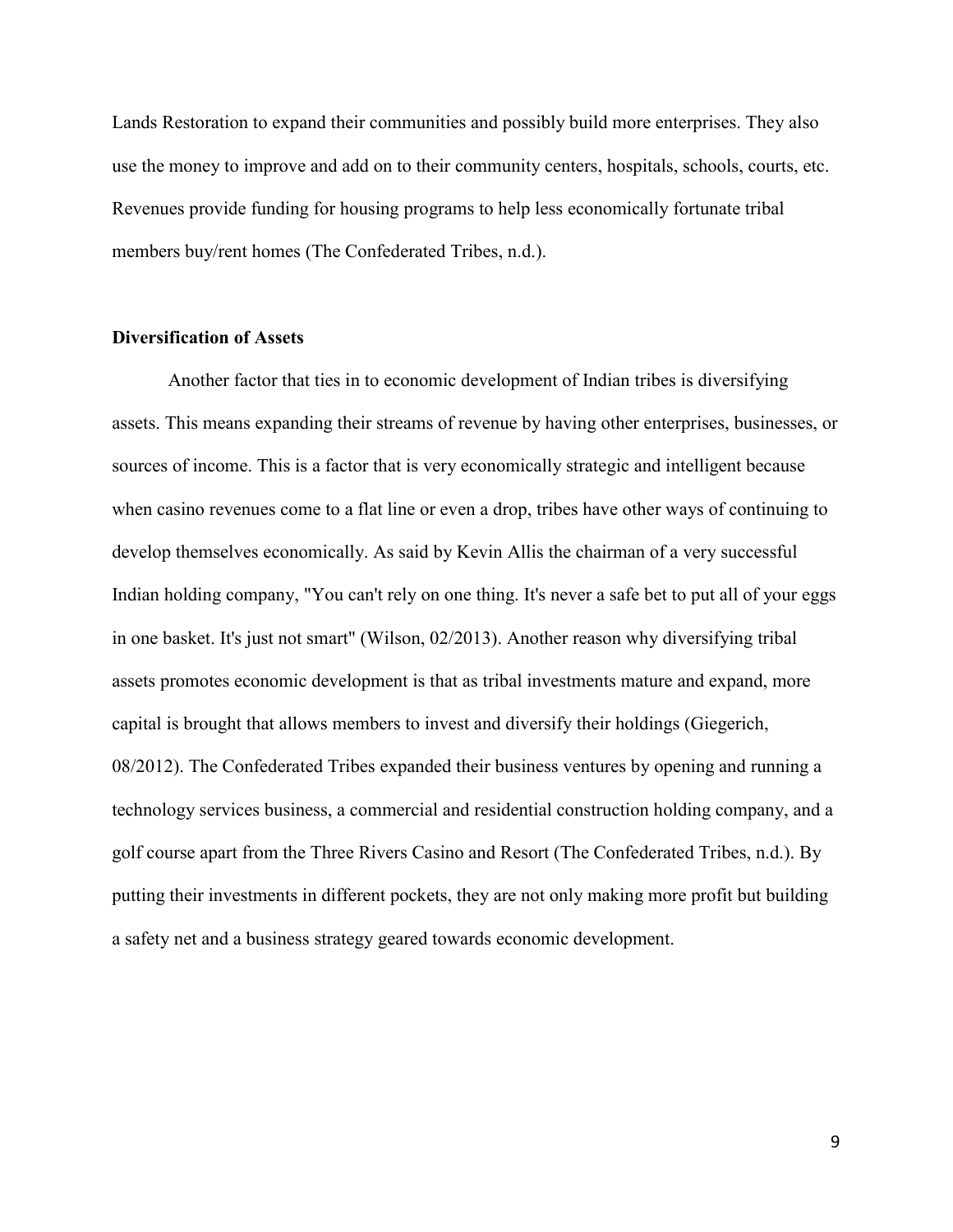# Building of Sustainable Communities

Building sustainable communities is also a factor that plays an important part and enhances economic development in Indian tribal communities. The Sustainable Native Communities Collaborative is an initiative of Enterprises that promote cultural and environmental sustainability affordable housing for American Indian communities nationwide. They help research, attain plans/materials, and build homes for them that help gain selfsufficiency and sustainability while still being affordable (Sustainable Native Communities Collaborative, n.d.). Another way that economic development is attained is by using casino profits to build and research new ways to be more self-sufficient and environmentally friendly. The Confederated Tribes has a sustainability department within their tribal government and organizations that focuses solely on developing efficient and sustainable resources for the tribe (The Confederated Tribes, n.d.). In San Diego there is a Bi-Annual Energy Development on Tribal Lands Conference that helps tribes develop clean energy and power projects within their reservations to help them be more sustainable and economically developed (EUCI, n.d.).

#### Non-Tribal Factors

Apart from these issues, there are various non-tribal factors that influence the surrounding communities of Indian tribes. One of the important focuses of these factors is who the players/gamblers are and how they are spending their disposable incomes. Stereotypes of the lazy drunk Indian being the common gambler are quite often seen in society, but the question is: Who really is the gambler? Gambling is most popular among adults ages 51-60 and slightly more common in females than males (Garrett, n.d.). While this is the "average Joe" gambler (or should I say Jane), casinos tend to market to different groups and populations. Casinos' target markets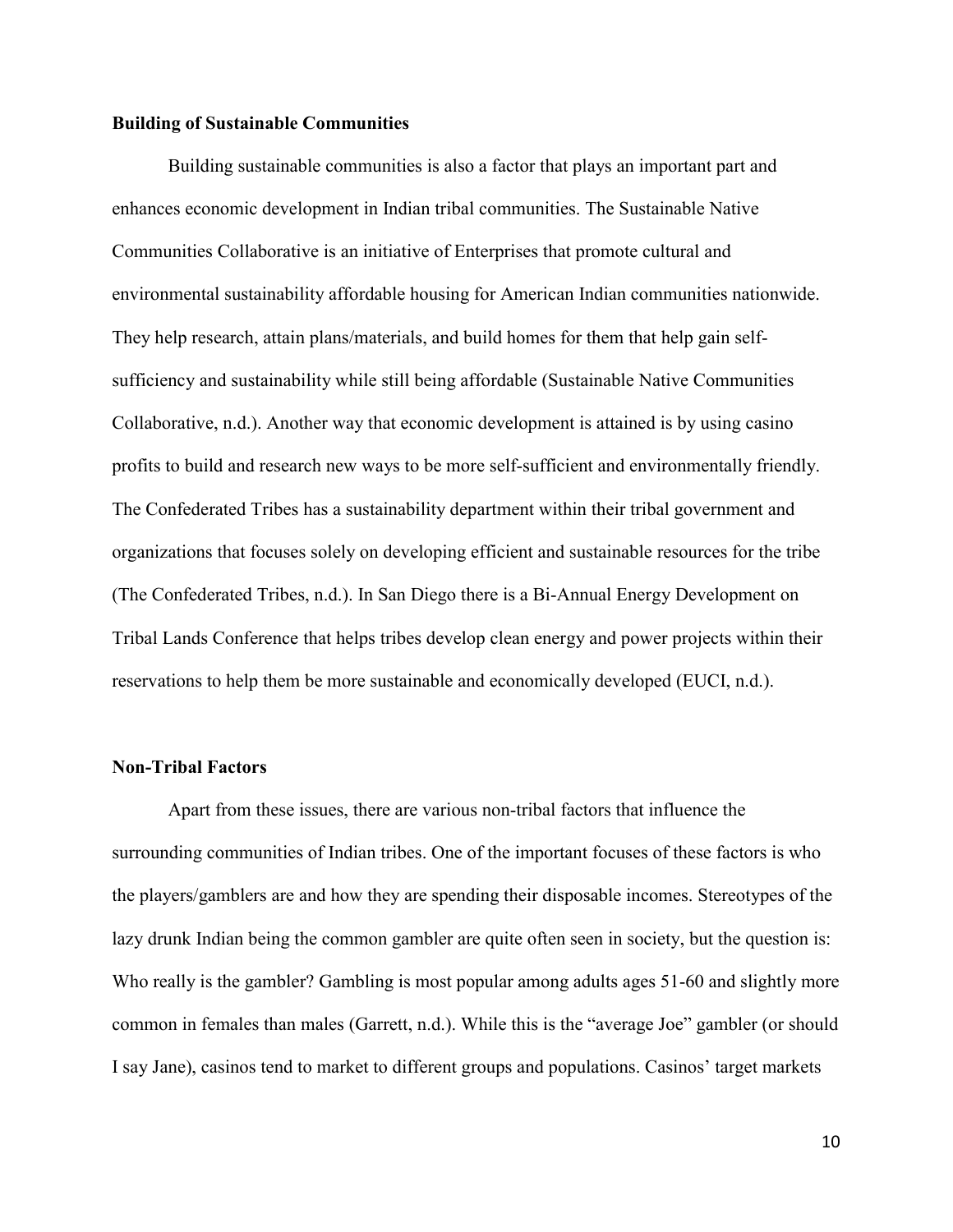are usually not publicized and harder to discover. Another influential factor is what influences players to gamble. While advertising and word of mouth often is the reason behind people gambling, other factors play into the situation. For many adults, casino gambling is a new form of excitement and entertainment. It is also commonly portrayed as a getaway place for people who are stressed, angry, upset, scarred, etc. (Garrett, n.d.). These are all factors that influence the local economies around tribes and casinos.

## Tribal Contributions to Surrounding Communities

Another factor that plays a major role in the economies of the communities surrounding tribes and casinos is the tribal contributions provided for their communities. Indian tribes are well known for providing funding for tribal and non-tribal members and communities in many different areas. Tribes contribute to their communities by giving scholarships/grants, donating to charitable and non-profit organizations, investing in off reservation infrastructure, restoring wildlife, and supporting many non-tribal businesses (Benedict, 2000). Another very important way that tribes contribute to their local communities is by providing them with thousands of jobs. The Confederated Tribes of Coos, Lower Umpqua, and Siuslaw Indians and the Three Rivers Casino and Hotel provide Florence with many job opportunities. They also have developed programs such as "Community Cash" which rewards residents and tourists for shopping locally. They sponsors arts programs for professional theatre as well as children's plays and programs and donate to dozens of local and regional non-profit organizations (Three Rivers, n.d.). These are all very influential ways that tribes and casinos shape economic factors in their surrounding communities.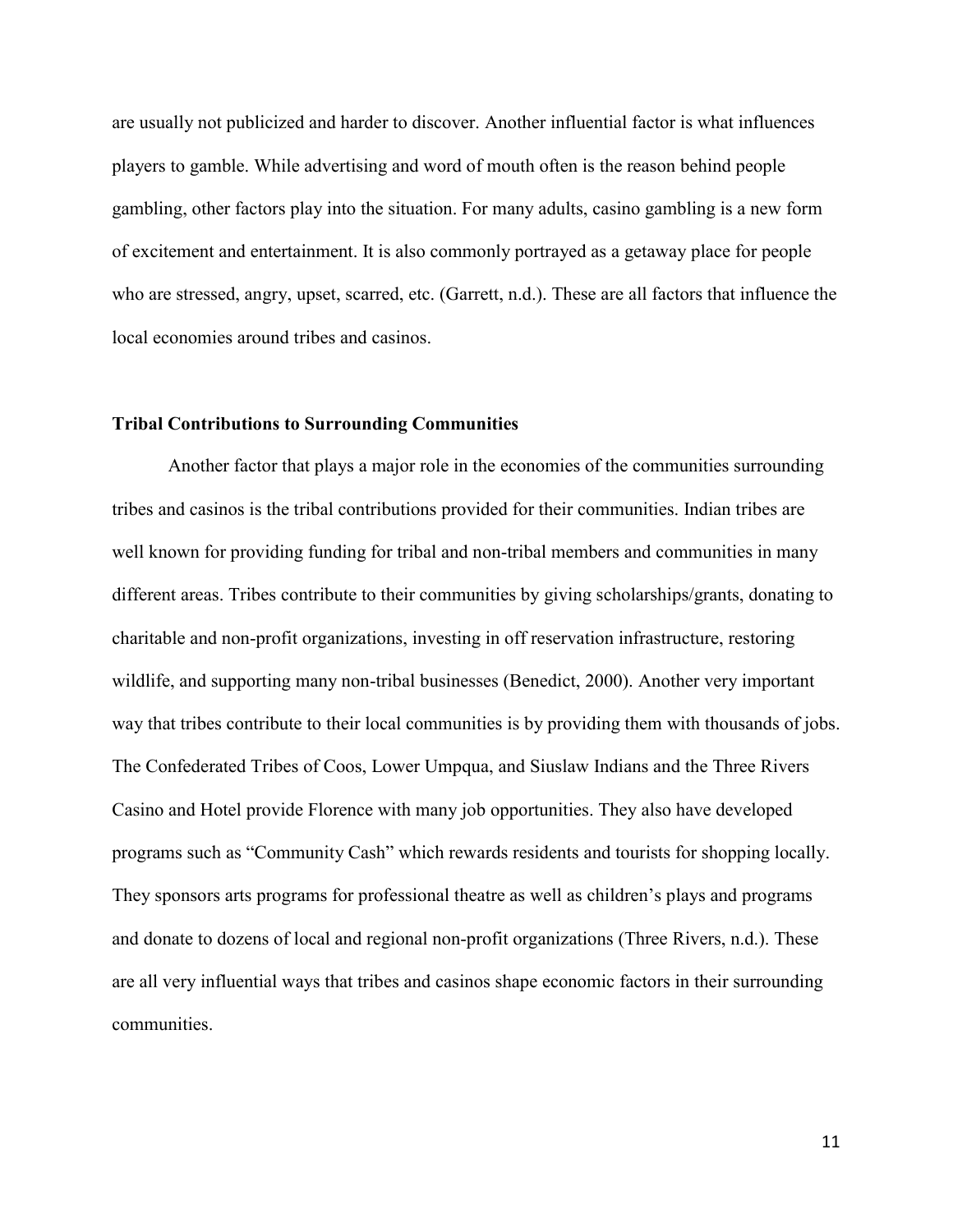# **Conclusion**

Cultural, political, and economic issues are the main factors that influence how American Indian tribes operate their casinos. The various aspects of these issues all come together to help define tribal sovereignty for Indian tribes. Casinos are able to strengthen their tribal identities and provide cultural awareness by playing their part as a communication channel, as well as serving as a landmark for sovereignty. This case study informs people how Indian tribes actively balance the aspect of expanding and owning a casino, while keeping their tribal culture and identity well nourished. Casinos and Indian gaming are subjects that are commonly stigmatized as being breaking points for tribes and their cultures, yet this tends to be quite untrue. Casinos provide countless resources for tribes and allow them to share their culture with the world. They are part of the firewood that keeps the cultural fire burning. This case study also explains the very influential and important role that political and legal issues play on how American Indian tribes own and operate casinos. These directives not only change the way tribal casinos are run but also act as the building blocks for them. From the petitions to open a casino to the acts that determine how profits and revenues are distributed in the tribes, political issues and directives are always present. This also displays how influential politics and legalities really are in any enterprise ran by a separate sovereign nation within the same geographical location. From this study you are able to gain a better understanding about the different financial factors that influence Indian tribes and their economic development, both within their tribes and their surrounding communities. These factors help paint a picture to show how different financial factors are important to tribes in various ways and manners. They all facilitate sovereignty and self-sufficiency for the tribes and make them more economically well rounded. The Confederated Tribes of Coos, Lower Umpqua, and Siuslaw Indians have become more

12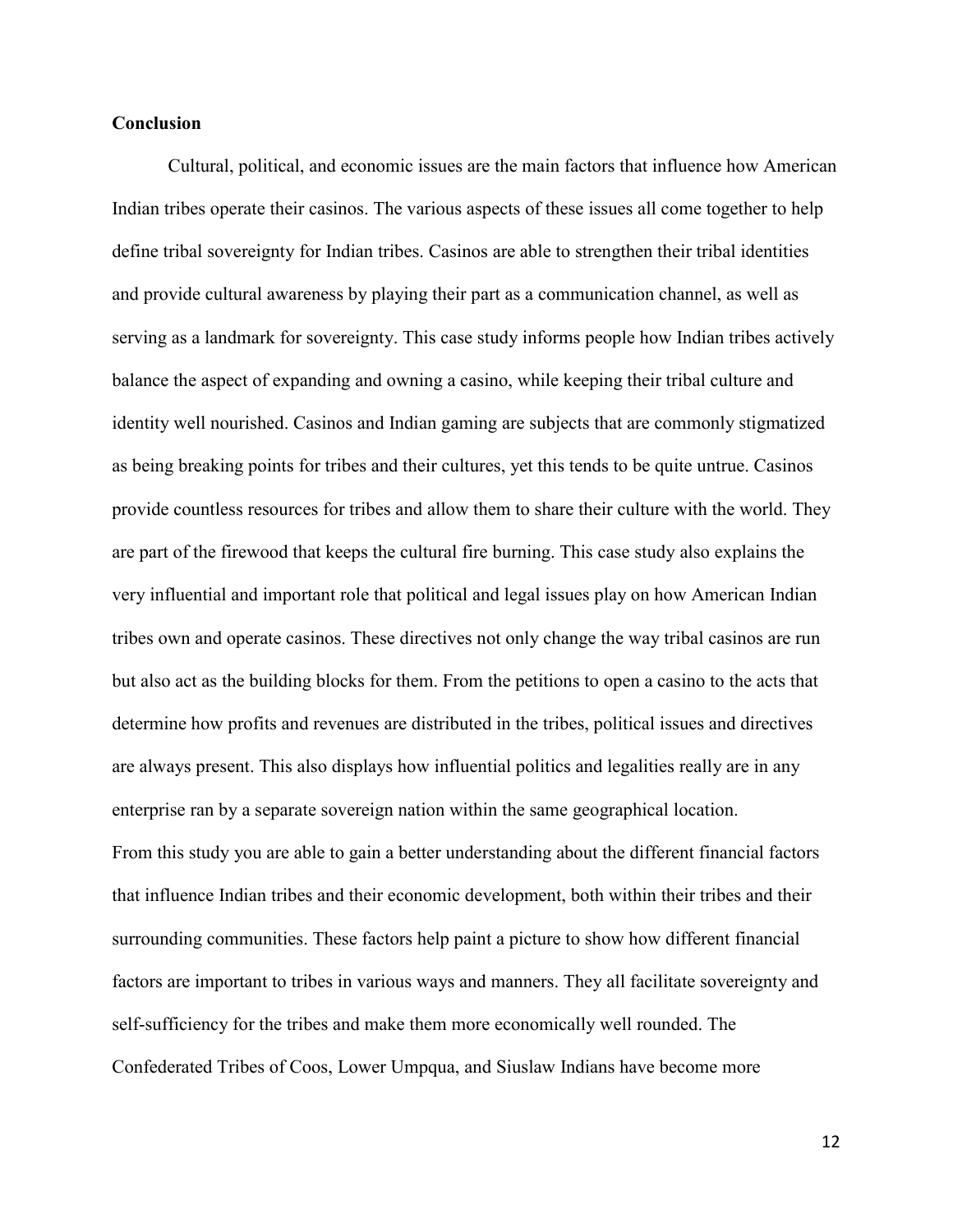successful and well off not only due to the Three Rivers Casino and Hotel but because of each and every one of these factors and values that are embedded into the way they develop economically. Future scholars might study how tribal casinos and their corresponding tribes choose what to regulate, in terms of cultural messages intertwined in the casino's advertisements, social media, website, décor, available information, etc. They could also follow up on this research topic by discovering more and digging deeper into the issue of how political directives/issues from other nations impact enterprises in the rest of the world. This would allow for a sense of comparison and examination of the differences.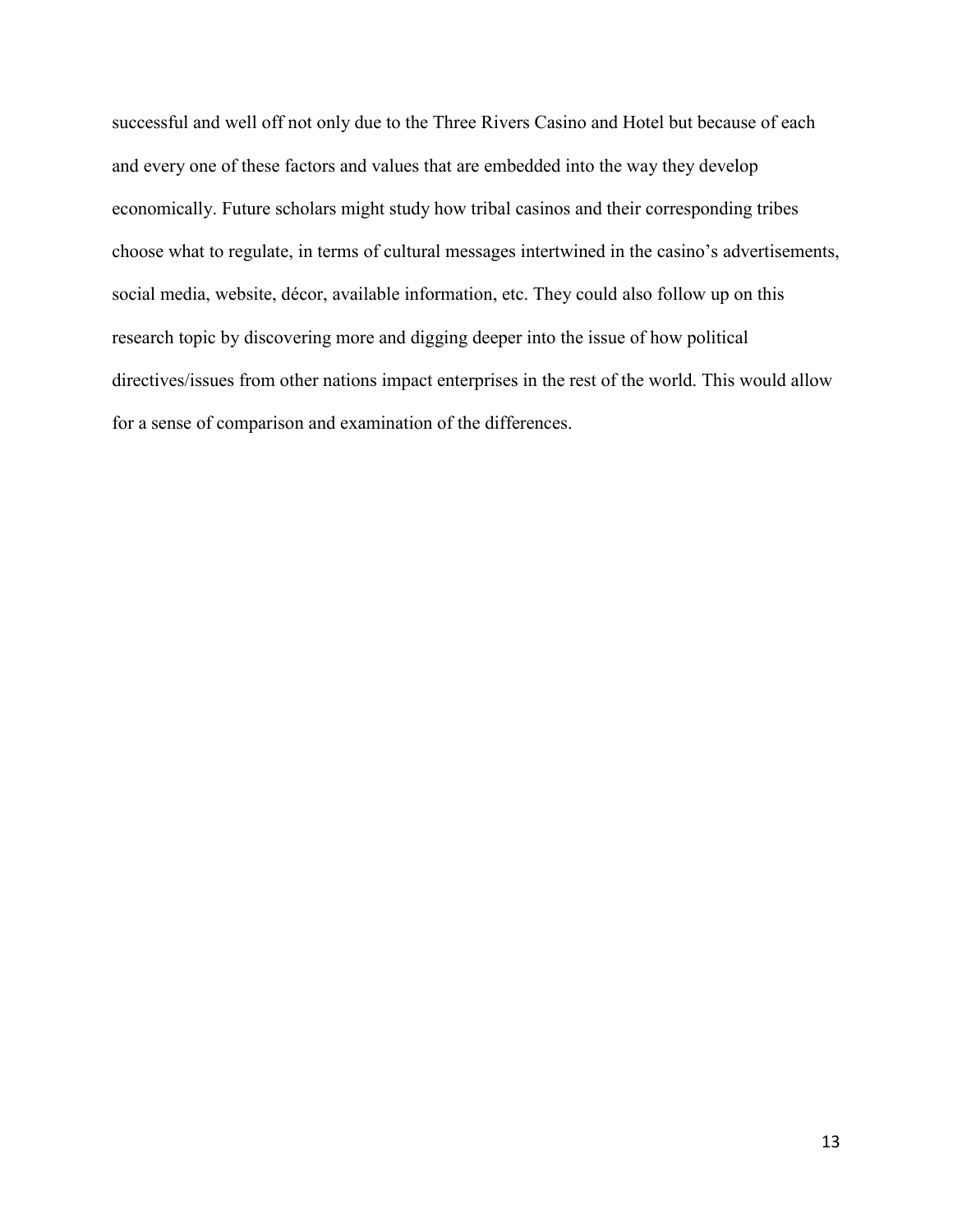# **References**

- About us. (n.d.). Retrieved October 11, 2013, from The Confederated Tribes of Coos, Lower Umpqua, and Siuslaw Indians website: http://ctclusi.org/about-us
- The Confederated Tribes of Coos, Lower Umpqua, and Siuslaw Indians. (n.d.). About us. Retrieved October 11, 2013, from<http://threeriverscasino.com/page/1/about-us>
- Mullis, A. & Kamper, D. (2000). *Indian Gaming: Who Wins?* Los Angeles: Sheridan **Books**
- Three Rivers Casino & Hotel. (n.d.). About the foundation. Retrieved October 11, 2013, from <http://www.threeriversfoundation.org/page/142/about-foundation>
- Slack, K. (2010, March 19). Sovereignty and Indian Gaming in the United States. Retrieved October 11, 2013, from Cultural Survival website: [http://www.culturalsurvival.org/ourpublications/csq/article/sovereignty-and-indian](http://www.culturalsurvival.org/ourpublications/csq/article/sovereignty-and-indian-gaming-united-states)[gaming-united-states](http://www.culturalsurvival.org/ourpublications/csq/article/sovereignty-and-indian-gaming-united-states)
- Beers, J. (n.d.). Culture. Retrieved October 11, 2013, from The Confederated Tribes of Coos, Lower Umpqua, and Siuslaw Indians website:<http://ctclusi.org/culture>
- EUCI. (n.d.). Tweet 3rd Bi-Annual Energy Development on Tribal Lands. Retrieved November 3, 2013, from EUCI website: http://www.euci.com/events/ index.php?ci=1982&p=3825
- Garrett, T. (n.d.). *Casino Gambling in America and Its Economic Impacts*. Retrieved November 3, 2013, from Federal Reserve Bank of St. Louis website: [http://www.stlouisfed.org/community\\_development/assets/pdf/casinogambling.pdf](http://www.stlouisfed.org/community_development/assets/pdf/casinogambling.pdf)
- Giegerich, A. (2012, August 3). Oregon's nine tribes work to diversify their business interests. Retrieved November 3, 2013, from Portland Business Journal website: http://www.bizjournals.com/portland/print-edition/2012/08/ 03/oregons-nine-tribes-work-to-diversify.html?page=all
- National Indian Gaming Commission. (n.d.). Indian Gaming Regualtory Act. Retrieved October 23, 2013, from National Indian Gaming Commission website: http://www.nigc.gov
- Sustainable Native Communities Collaborative. (n.d.). About Us. Retrieved November 3, 2013, from Sustainable Native Communities Collaborative website: http://www.sustainablenativecommunities.org/fieldnews/